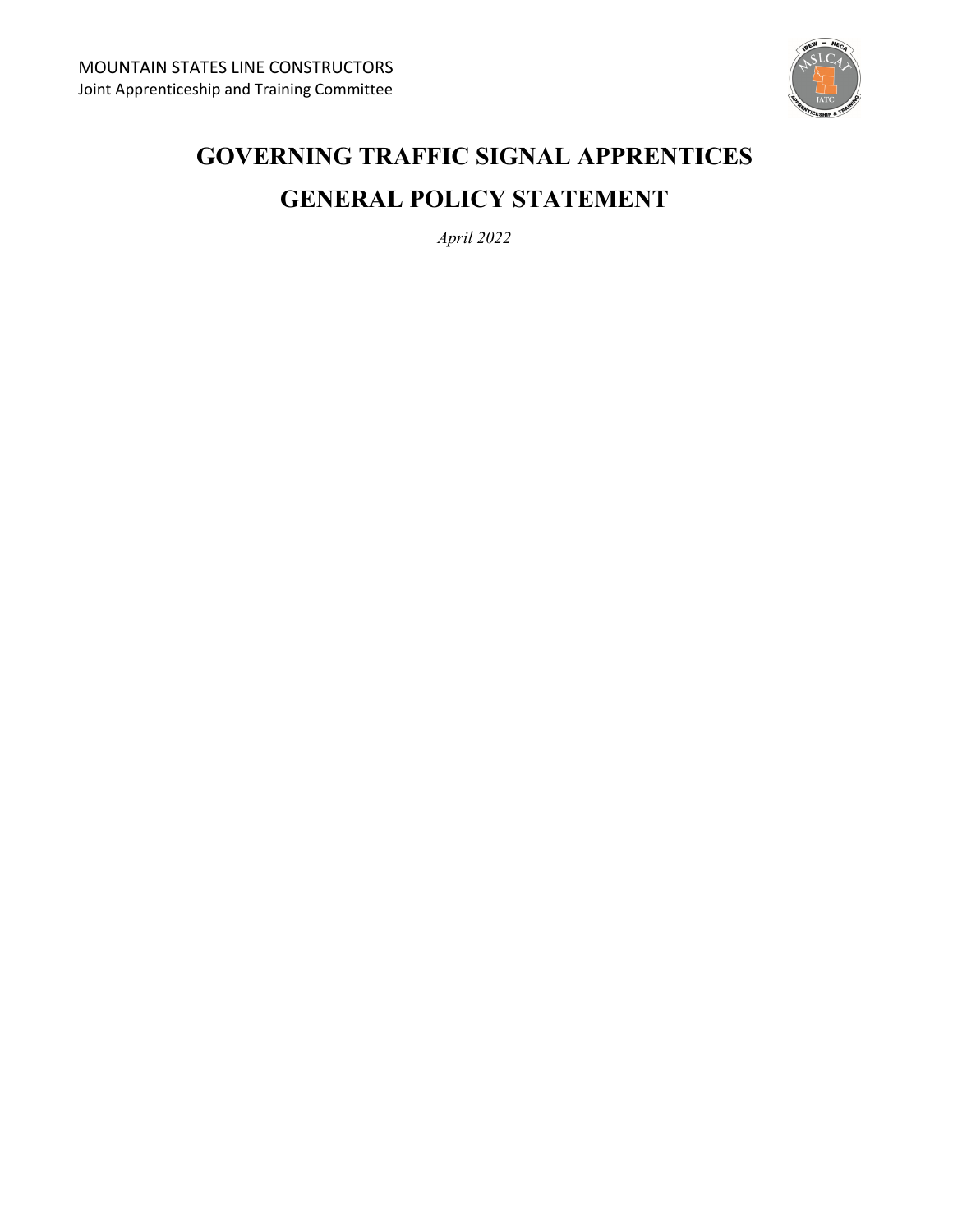## **Basic Principles**

It is the sincere desire of the Mountain States Line Constructors Joint Apprenticeship and Training Committee (JATC) to present an up-to-date and adequate program of training for all enrolled participants in order that they might receive the proper training required to perform the work of their trade. The JATC operates with the thought in mind that the apprentices who are being trained today are to become the journeymen of tomorrow and therefore find it necessary to conduct the Training Program with firmness and in accordance with the National Standards and Rules as set forth by the *electrical* TRAINING ALLIANCE. To promote a smoother operating program and for matters of clarification, the JATC therefore sets forth the following policies and rules, which must be observed by each apprentice in the Training Program.

It is the policy of the JATC to conform with Title 29 CFR. Part 30. We have adopted an "open door" policy of applications and notification of apprenticeship opportunities, adopted, and inserted where proper a non-discrimination clause, and adopted a selection procedure based on valid, proven minimum qualifications, plus oral interview to assure that entry into apprenticeship shall be on a basis of qualifications alone, without regard to race, color, religion, national origin, or sex.

# **Responsibility and Authority**

The JATC is delegated the full responsibility and authority for the selection, qualification, education, training, evaluation, certification, and the supervision of all apprentices as well as all other matters regarding apprentices or apprenticeship.

## **Director**

The Director shall act for, and under the direction of the JATC, in the administration of the Training Program.

At the discretion of the Director, apprentices will be required to appear for a performance review.

## **Applicants**

Applicants will be given thirty (30) days to complete their application. Applications not completed within the allotted time will be marked void. Any such applicant must resubmit all documents to reapply.

A qualified applicant, not reached for indenture and currently on the pool list, may re-interview after one year. To qualify for the second interview, eligible individuals must document a significant effort to enhance their position on the pool list. Satisfactory completion of a trade related class or having worked at the trade a minimum of 500 hours qualifies as adequate effort. Any education or experience must have been obtained since the applicant's last interview.

#### **Indenture**

Each apprentice is indentured to the JATC and is directly responsible to them for all matters pertaining to their apprenticeship training.

All new indentures must read and understand the General Policy Statement Governing Traffic Signal Apprentices and the National Apprenticeship Standards for the Outside Electrical Contracting Industry, sign a Confirmation Statement and Indenture Papers, and return them to the JATC.

## **Probation Period**

For the first 1,500 hours of apprenticeship each apprentice will be on probation. The probationary period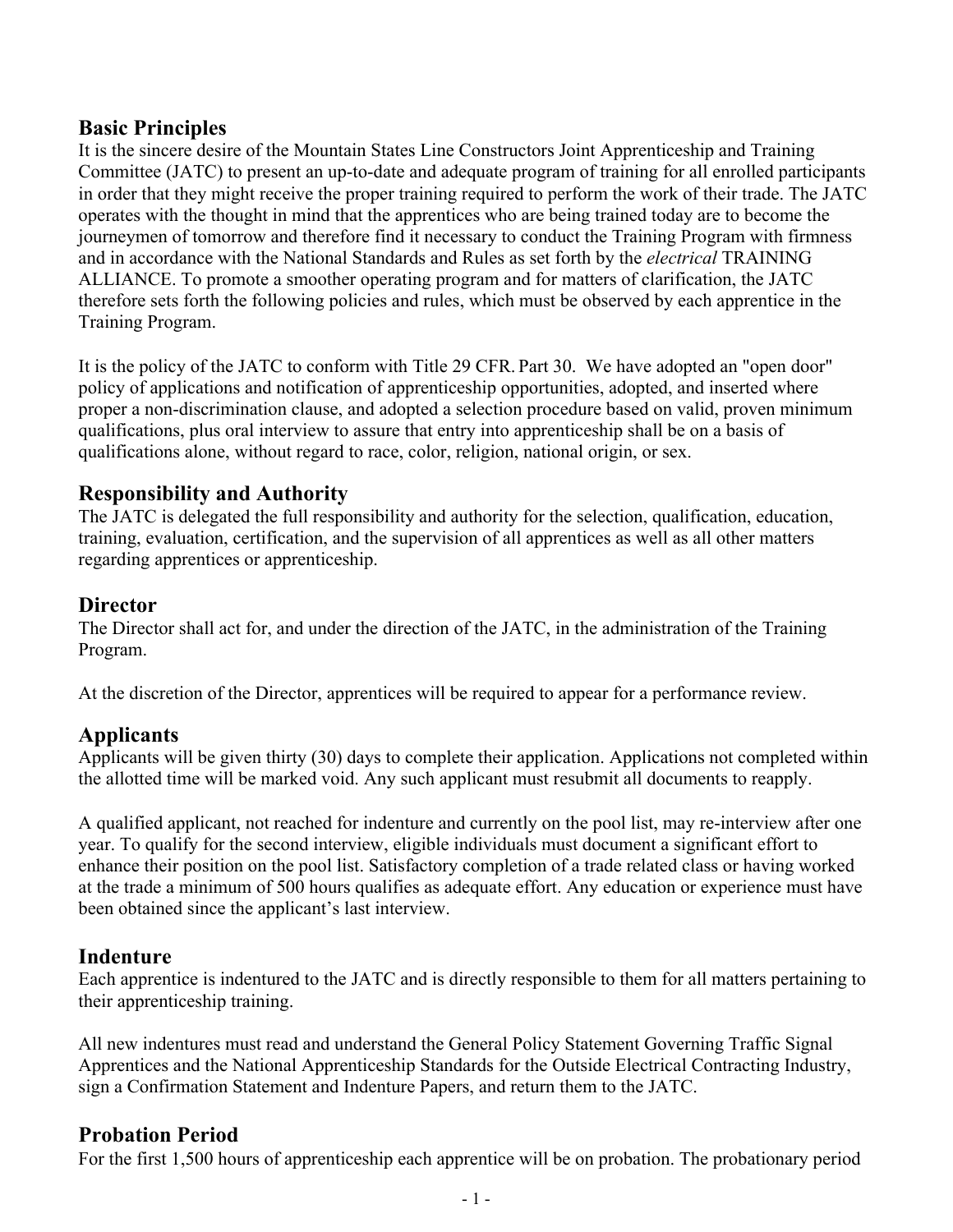is considered a continuation of the selection procedure and during the probationary period either party without the formality of a hearing may cancel the Apprenticeship Agreement.

After the probationary period, the JATC will cancel the Apprenticeship Agreement only after a formal hearing.

# **Request for Credit**

Applicant/Apprentice may request credit for OJT hours worked in the Outside Electrical Construction Industry. Request must be made when the applicant is indentured and before the end of the probationary period as per the National Standards. To request credit, the individual must have a minimum of 1,000 hours of documented work experience. Requests will be reviewed by a local Subcommittee. Credit given will not exceed the hours outlined below. At no time will an accumulated total exceed 500 hours.

| Operator  | 50% granted up to 500 hours |
|-----------|-----------------------------|
| Groundman | 50% granted up to 500 hours |

#### **Work Assignments**

Work assignments are based on employer requests and training needs within the area prescribed by the JATC. Apprentices shall receive employment as designated by the Director. Upon notice of a work assignment by the Director, each apprentice shall report to the I.B.E.W. Local Union having jurisdiction of the area. Any apprentice refusing a work assignment will be immediately suspended.

#### **Rotation**

Apprentices will be rotated at the JATC's discretion in order to acquire exposure to all aspects of the trade. When notice is given the apprentice shall go to the new place of employment (in accordance with the Work Assignment Rule) on the date and at the time prescribed by the Director's notice.

The JATC and/or Director shall replace each rotated apprentice with another apprentice, as needed.

#### **Termination of Employment**

Many employer's policies are "no call, no show" result in termination of employment.

Apprentices who are fired or self-terminate themselves from any place of employment are immediately suspended and can no longer work until they meet with the Subcommittee.

Upon termination of employment, the apprentice shall notify the JATC and Director immediately.

#### **Laid Off**

Upon being laid off, apprentices shall notify the JATC within 24 hours, failure to do so could result in meeting with the Subcommittee. Apprentices laid off cannot work in the Outside Electrical Construction Industry in any capacity.

#### **Suspension**

Apprentices under suspension cannot work in the Outside Electrical Construction Industry in any capacity.

An apprentice suspended for certain related training or medical problems may be allowed to attend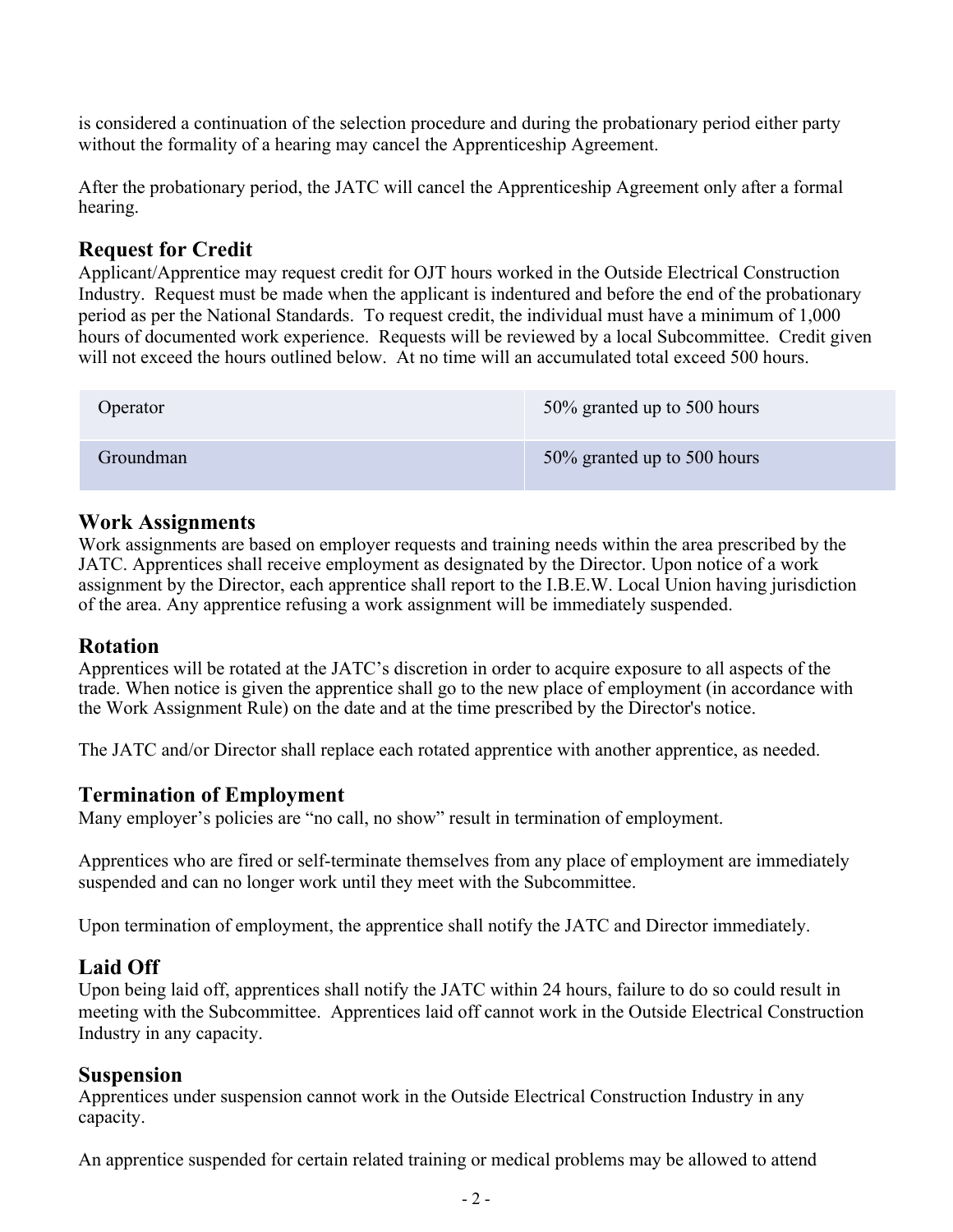related training classes, provided that any problem will not be aggravated by such participation. The Director will review each case individually and render a decision deemed appropriate.

## **Personal Time Off**

The employer may or may not be able to accommodate the requested time off. The apprentice may be laid off and replaced with an available apprentice.

Apprentices requesting personal time off from work (less than 14 days), for any reason, must obtain prior approval from their employer.

Time off extending more than 14 days must also be approved by the JATC.

Periods extending more than 30 days will follow the hold status policy outlined below. At the discretion of the JATC, an apprenticeship review may be conducted upon return. A status update must be provided by the 5<sup>th</sup> of each month to the JATC, failure to do so will result in an implied resignation.

Taking days off multiple times could result in a performance review with a Subcommittee at the recommendation of the employer or JATC.

# **Hold Status**

To request an apprenticeship hold, the apprentice must submit a written request to the JATC and notify their employer as soon as possible of the proposed effective date and estimated return to work date. The JATC or employer may or may not be able to accommodate the requested time off. The apprentice may be laid off and replaced with an available apprentice. The apprentice's status will be changed to one of the Holds listed below.

Apprentices must be able to perform all the essential duties of their apprenticeship to receive credit for hours worked.

The apprentice may or may not be allowed to attend JATC classes at the discretion of the Director. Those allowed to attend may or may not be given credit for class hours depending on field participation.

To resume active status the apprentice must provide the JATC with the completed Fitness for Duty Examination Medical Release Form signed by a medical professional. This form cannot be dated more than 7 days prior to the return to work date.

#### **Medical Hold**

An apprentice is injured or sick and will not be able to work. The apprentice's status will be changed to: Medical Hold.

#### **Personal Leave Hold**

If personal events require an apprentice to take time off from work (more than 30 days), the JATC will review the apprentice's request. If approved, the apprentice's status will be changed to: Personal Leave Hold.

## **Light Duty**

If an employer allows an apprentice to continue to work, including light or restricted duty, the hours worked during that period are not to be recorded and will not be counted towards their apprenticeship.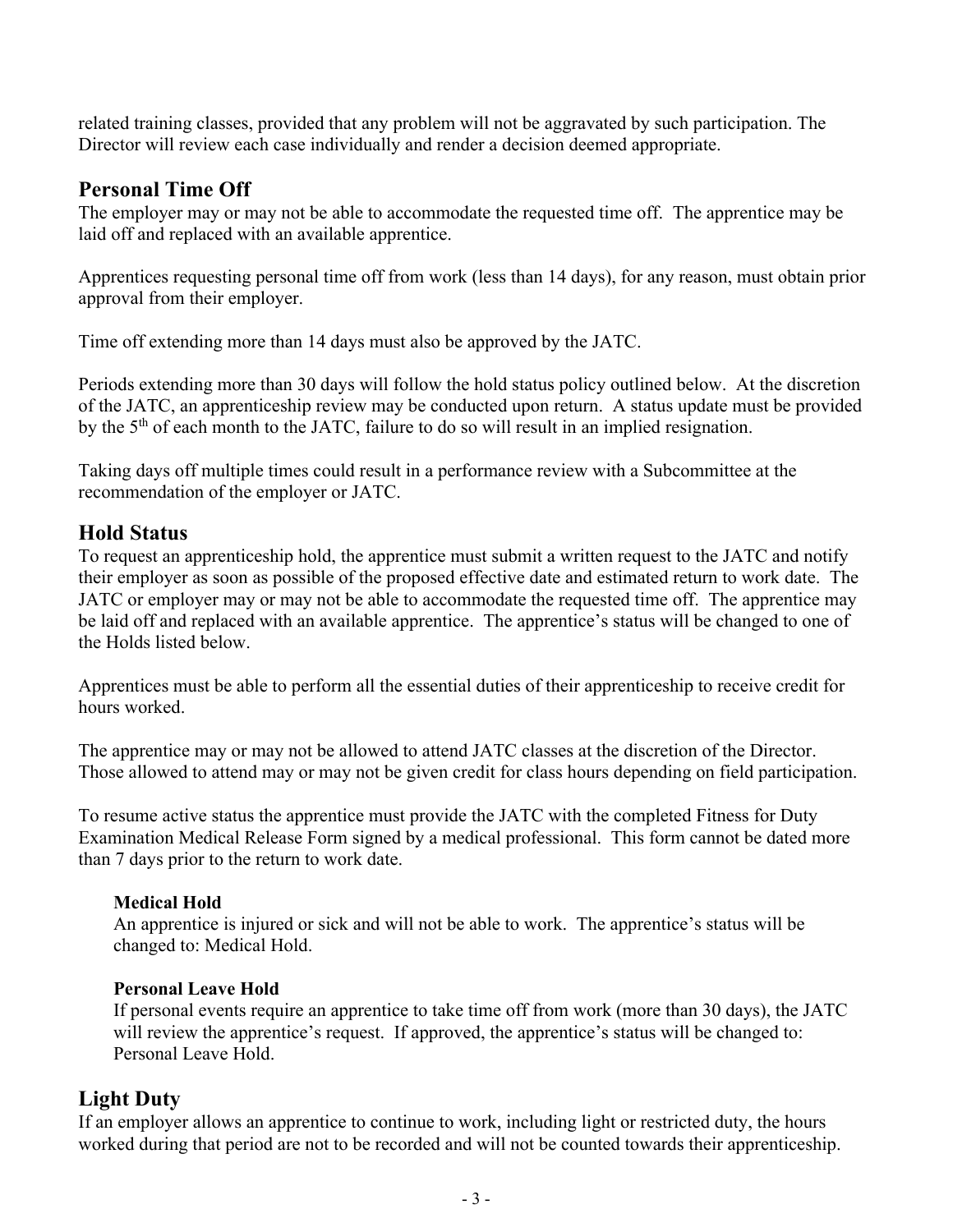At the discretion of the JATC, an apprenticeship review may be conducted upon return. A status update must be provided by the  $5<sup>th</sup>$  of each month to the JATC, failure to do so will result in an implied resignation.

To return to Full Duty status, the apprentice must notify the JATC. A Fitness for Duty Examination Medical Release Form will not be required.

The apprentice may or may not be allowed to attend JATC classes at the discretion of the Director. Those allowed to attend may or may not be given credit for class hours depending on field participation.

## **Subcommittee Meetings**

Apprentices shall attend Subcommittee meetings upon notice by the Director. Un-excused absence shall result in disciplinary action.

Any appeal of a decision rendered by a Subcommittee must be filed, in writing or by email, within thirty (30) days of the cancellation date in order to be heard by the Five State Committee. All appeals must be sent to the office of the Director. Probationary apprentices do not have the right to appeal a Subcommittee decision.

## **Apprentice Location & Status**

Any change in an apprentice's status, having an effect on the individual's performance, completion, or adherence to policies of the Training Program, must be reported to the JATC, immediately. This includes illness, injury, driving status, etc.

Each apprentice shall inform the JATC immediately of any change of address or telephone number. Any apprentice who fails to keep the JATC office informed as to their present location is subject to disciplinary action.

Any apprentice who is absent from their workplace must immediately inform their employer and the JATC with an explanation for the absence. Violation of this rule may result in suspension.

# **Duties of First Period Apprentice**

A first period apprentice shall learn the proper care of tools and equipment, general safety rules and precautions, various knots and slings and the use of hand signals.

The apprentice will be assigned other duties normally performed by apprentices.

The apprentice will furnish the tools necessary to perform the work of an apprentice traffic signal technician under the Colorado Statewide Agreement. All tools must meet acceptable industry standards.

## **Hot Work**

An apprentice shall not be required to work on energized lines over 500 volts.

## **Monthly Work Report**

Each apprentice is required to submit an online Work Report for every month during their apprenticeship. Work Reports are due by the  $1<sup>st</sup>$  day of the following month, no later than the  $5<sup>th</sup>$ .

Work Reports include the type of work being performed, how those hours were spent for each day worked. The apprentice's crew foreman or job supervisor shall approve each Work Report.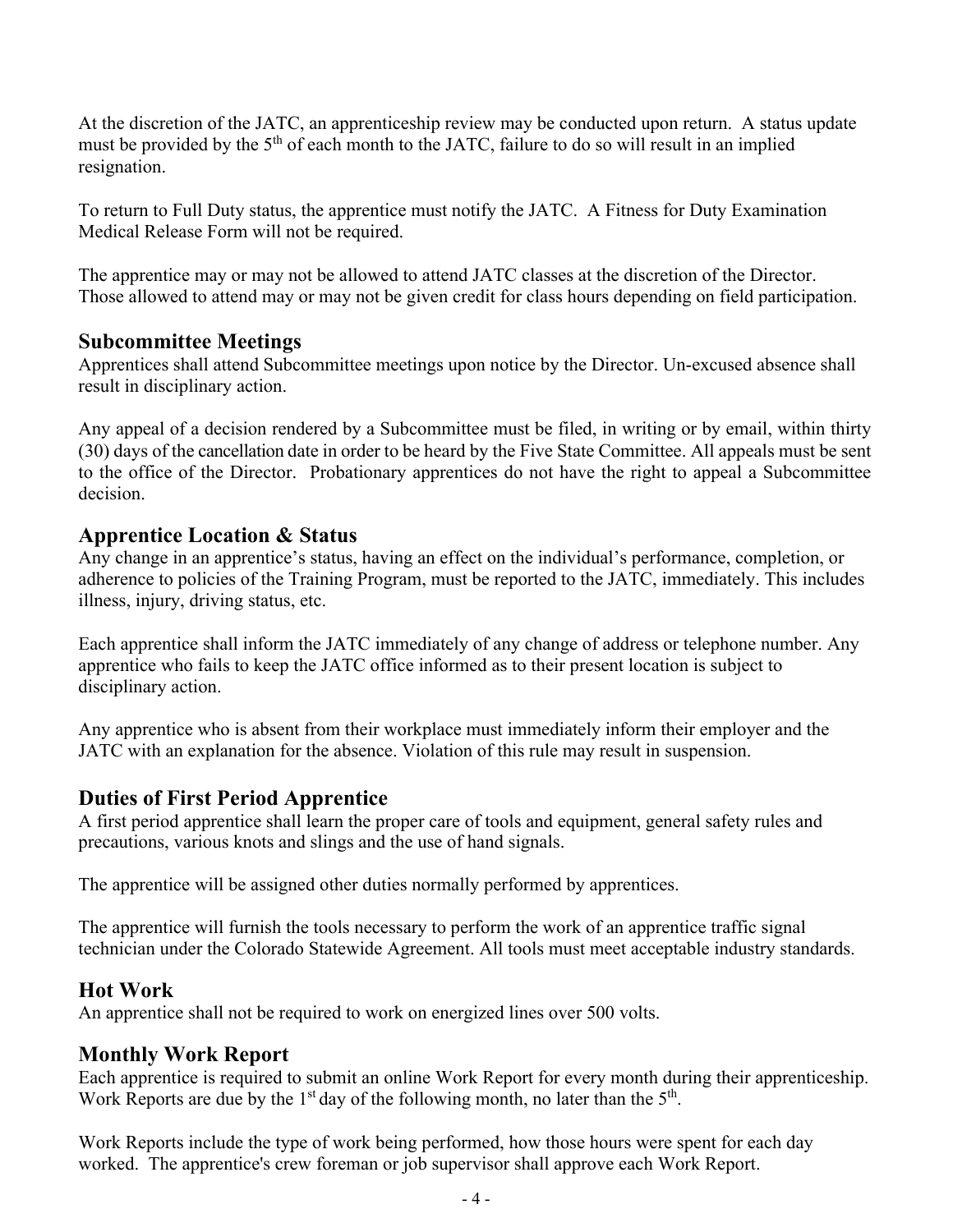Apprentices out of work shall submit a Work Report showing no work performed using one of these options: Laid Off, Terminated, Suspended, Quit, Military Duty, Light Duty, Medical Hold, or Personal Leave Hold.

No credit will be given for Work Reports submitted online after the 5th day of each month. Late reports will not be used to calculate future advancements. Incomplete Work Reports may be treated the same as late reports at the discretion of the Director. Excessive late reports may be cause for cancellation.

## **Job Evaluation Reports**

Each apprentice is responsible for submitting a monthly Job Evaluation Report to be completed by their Foreman or Journeyman with whom the apprentice worked with. Job Evaluation Reports are submitted once a month after the Monthly Work Report is completed by entering the correct email address provided by their Foreman or Journeyman. The JATC may contact the apprentice's Foreman or Journeyman for more information if necessary.

If any apprentice misuses or fails to have the proper person complete the online form, the apprentice shall be subject to disciplinary action.

#### **Advancement**

Pay on advancement will become effective on the pay period of the month following receipt of the advancement notice from the JATC. An apprentice must meet the following minimum requirements to advance:

- 1. At least six (6) months' time spent in each period of apprenticeship.
- 2. At least 1,000 hours on the job training in each six (6) month period. Accumulative hours may be used, at the discretion of the Director.
- 3. Satisfactory progression of Related Training.
- 4. Must be up to date on all certifications (CDL, First Aid, CPR, DOT Medical Examiner's Certificate).
- 5. All fees paid to the JATC.
- 6. Passing grade on all applicable step tests.
- 7. Passing IMSA requirements.
- 8. Tech Math Course must be completed before advancing. If NOT completed 4 months after enrollment, apprentice will be required to pay the re-enrollment fee and may result in meeting with the Subcommittee.

#### **Related Training: Workbooks**

Each apprentice shall complete the assigned workbook as scheduled by the Director. Completed workbook assignments shall be turned in prior to testing. Each workbook will be graded on a percentage basis with the stipulation that all lessons must be completed to post a satisfactory grade. An apprentice must receive a satisfactory grade (80%) on each workbook. Failure to do so, may result in meeting with the Subcommittee.

#### **Related Training: Tests**

Each apprentice shall complete workbook tests as scheduled by the Director. Apprentices are required to maintain an average score of 80% throughout the school year. Test scores will be averaged for a final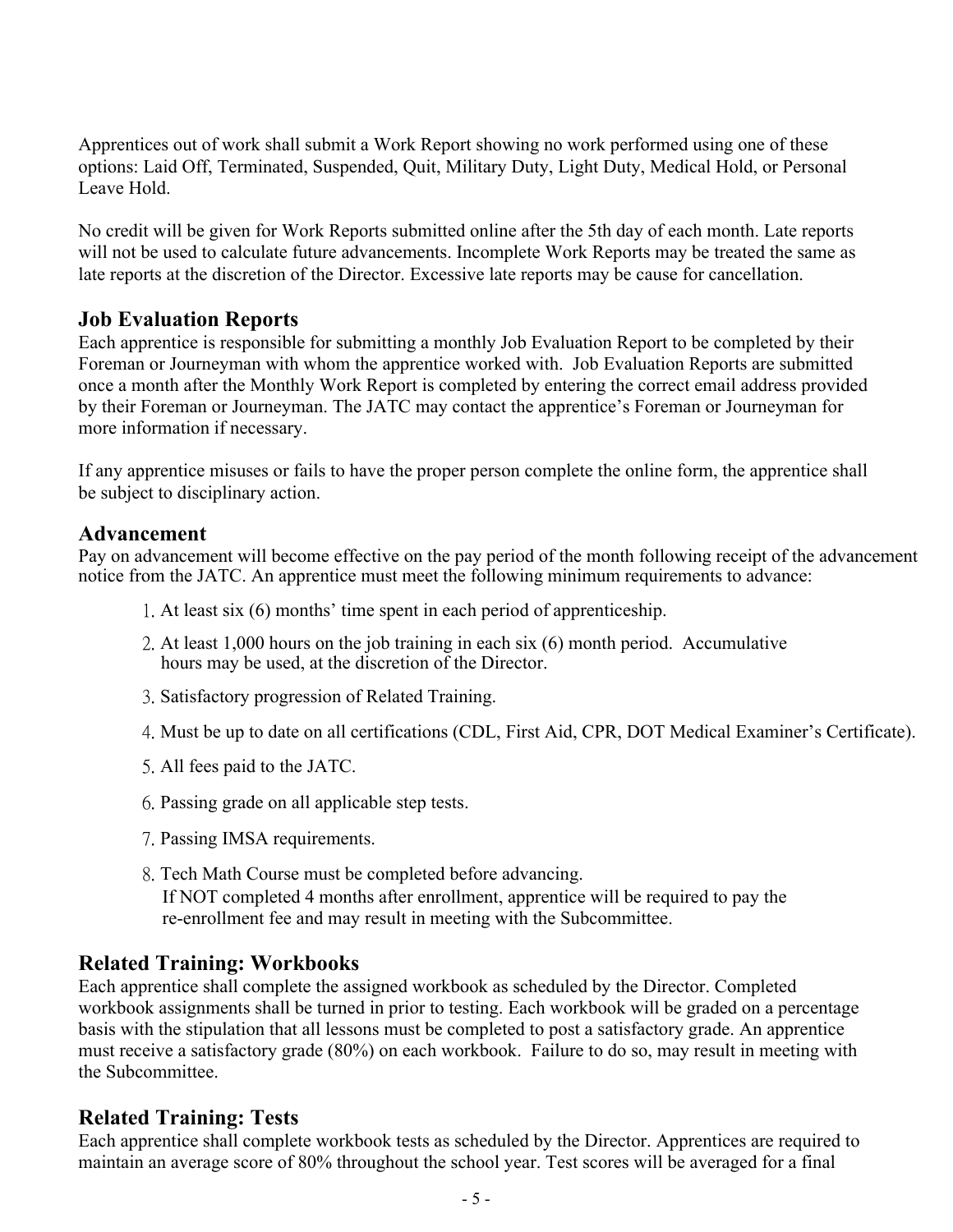school year grade. An average grade of 80% will be considered a passing grade. At the discretion of the Subcommittee, an apprentice posting an average yearly score under 80% for the school year may be allowed to retake the lowest scored unit exam, and, if necessary, the final related training exam.

Scores posted for the re-taken exams will be used to re-calculate the apprentice's annual average. Any apprentice posting a re-calculated average yearly score of under 80%, may be allowed to retake that entire year of related training or may be canceled from the Training Program at the discretion of the Subcommittee. Any apprentice required to repeat a year of related training will not be eligible for advancement until that year of related training is satisfactorily completed.

## **Related Training: Quizzes**

Quizzes can be given during the course of the school year. The scores will be used by the instructor to determine the apprentices class progression.

# **Related Training: Classes**

All apprentices are required to attend all field and classroom training classes held by the Training Program.

The only acceptable excuse for missing scheduled class sessions are an unavoidable conflict with emergency work, and/or death in the immediate family.

All requests to be excused from class must be approved by the JATC. Each unexcused absence will result in no credit for one month of on-the-job training hours. Absenteeism may be cause for cancellation from the Training Program.

During the term of apprenticeship, each apprentice will be required to attend a Construction Organizing Membership Education Training (COMET) class. Attendance must be verified in order to complete the Training Program.

## **Step Tests**

Each apprentice shall satisfactorily complete step tests as scheduled by the Director.

## **Program Completion**

Must be a sixth step apprentice. An apprentice may be allowed to graduate from the Training Program prior to completing the sixth step six-month time in grade requirement, provided the following criteria has been met.

Must have a minimum of 6,000 total hours.

Must have completed all related training.

Must have completed certification training for Competent Person, Flagger, OSHA 10 ET&D, Comet, Rigger/Signal Person, and EICA Certification classes.

IMSA requirements must be fully completed.

Must pass all portions of the JATC's Journeyman's Exam (Practical and Written).

Must be current on CDL, First Aid, CPR, and DOT Medical Examiner's Certificate.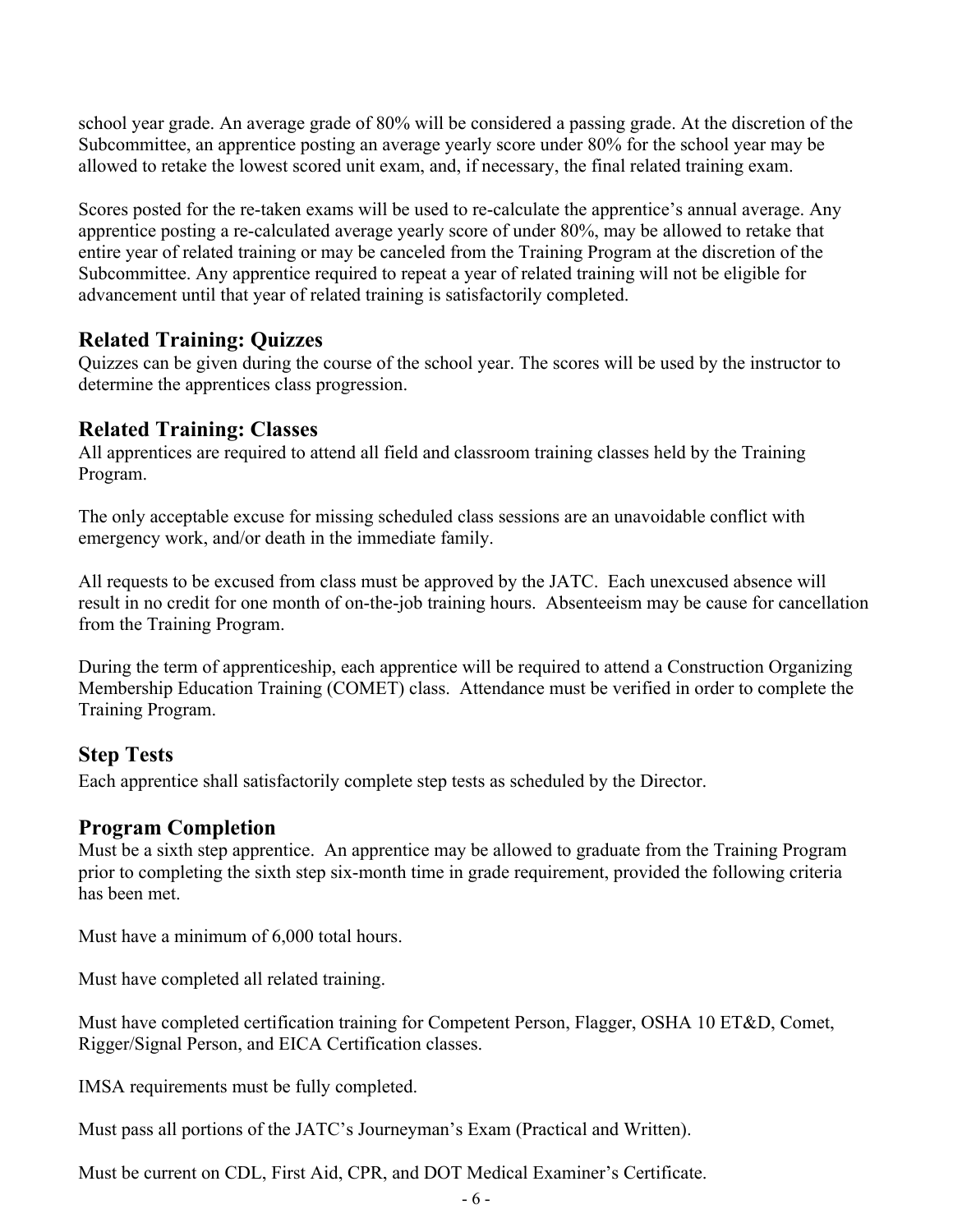# **First Aid and CPR**

Each apprentice must complete a recognized First Aid and CPR Course.

To be eligible for advancement, apprentices will be required to maintain and provide to the JATC, valid First Aid and CPR certifications. Renewed documents must be provided to the JATC.

The JATC will recognize the expiration date on the cards issued.

# **CDL Requirement**

Applicants applying to the Training Program must have a valid Driver's License.

To be eligible for advancement, apprentices will be required to maintain and provide to the JATC, valid certifications. Renewed documents must be provided to the JATC.

- CDL Permit
	- must have before advancing to Step 2
- Full Class A CDL with no restrictions on engine, brake, transmission type, or tractor trailer
	- will be waived for advancing to Step 2
	- must have before advancing to Step 3

DOT Medical Examiner's Certificate

• must have before advancing to Step 2

An apprentice shall possess and maintain a valid CDL. Any changes to driving status must be reported to the JATC, immediately. Loss of CDL may be cause for suspension.

## **Military Service**

An apprentice who enters active military service shall notify the Director. The Director, upon receipt of such notice, shall place the apprentice on leave of absence.

This covers an apprentice on leave of absence for performance of inactive duty for training or active duty for training members of a reserve or National Guard component of the United States Armed Forces.

A leave of absence will be provided for the periods of time required for the apprentice's participation in Reserve or National Guard inactive duty for training or active duty. The apprentice should give his/her supervisor ample notice of the need to miss work because of reserve military training requirements.

The JATC has adopted and will comply with the terms and requirements of the Uniformed Services Employment and Re-employment Rights Act (USERRA) as enacted, and as it may be periodically modified by the Congress of the United States of America. The USERRA shall dictate the policies and procedures related to an applicant/apprentice's military service.

Veterans may apply for assistance through the Veterans Administration.

# **Leaving the Jurisdiction of the JATC**

An apprentice may, at the request of the Director, leave the jurisdiction of the JATC to secure employment. As an apprentice representing the JATC, he/she will conduct themselves appropriately.

All paperwork and schedules are to be followed as set forth by the JATC.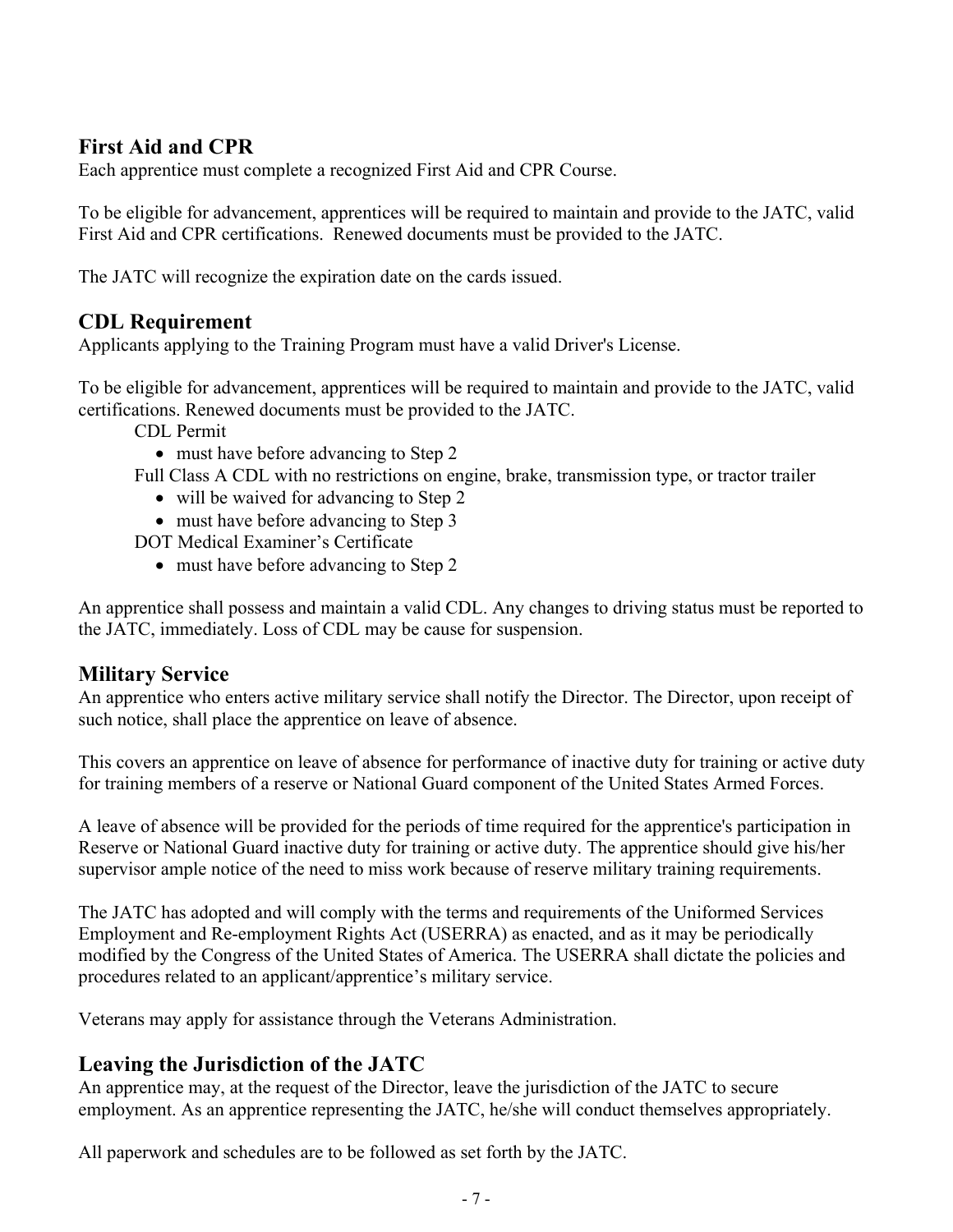All JATC rules will apply, although out of the area, as well as rules of the Training Program in which the apprentice is employed.

An apprentice shall return to the jurisdiction of the JATC upon notice by the Director.

#### **Union Activities**

All apprentices are required to keep themselves informed of all the I.B.E.W. Local Union activities, rules, and regulations by attending local union meetings. Apprentices shall not accept or hold steward positions under any circumstances.

## **Overpayment of Wages**

Under no circumstances shall an apprentice receive more pay than the amount specified for their apprenticeship period in the current Labor Agreement.

Upon request of the Director apprentices shall show verification of the wages they have received for the past six (6) months.

## **Controlled Substances**

All applicants for apprenticeship and indentured apprentices will be subject to the Drug Policy as adopted by the JATC. Apprentices will also conform to the various drug policies adopted by the DOT and contractor/customer requirements or their respective employers.

#### **Harassment**

The JATC has recognized that harassment, sexual or otherwise, is against the law and will not be tolerated. The terms of the Policy Against Sexual Harassment, as adopted by the JATC, will apply to all apprentices.

#### **Personal Conduct**

It is the JATC's policy to comply with all laws which are applicable to its business, wherever conducted. Compliance with the law means observing both the letter and spirit of the law and conducting all affairs so the program continues to earn the highest respect in the community, and from the customers that we serve.

Compliance with all laws is so vitally important that failure to meet legal requirements cannot be excused by claims of ignorance, good intention, or failure to seek timely advice.

Therefore, any violation of a legal statute or related to the JATC policies or procedures will result in appropriate disciplinary action, which may include termination from the Training Program and legal action for civil or criminal penalties.

#### **Tuition Agreement**

All apprentices indentured shall be required to approve the applicable Tuition Agreement and comply with its terms and current policies of the JATC.

WHEREAS, the Mountain States Line Constructors Joint Apprenticeship and Training Committee (hereinafter "Committee") sponsored by signatory Local Unions 12, 44, 57, 111, 113, 291, 322, 449, 532, and 768 in the Vice Presidential District Eight of the International Brotherhood of Electrical Workers and Western Line Constructors Chapter of the National Electrical Contractors Association, Inc. and the indentured Apprentice (hereinafter "Apprentice") understand and agree that the Committee will expend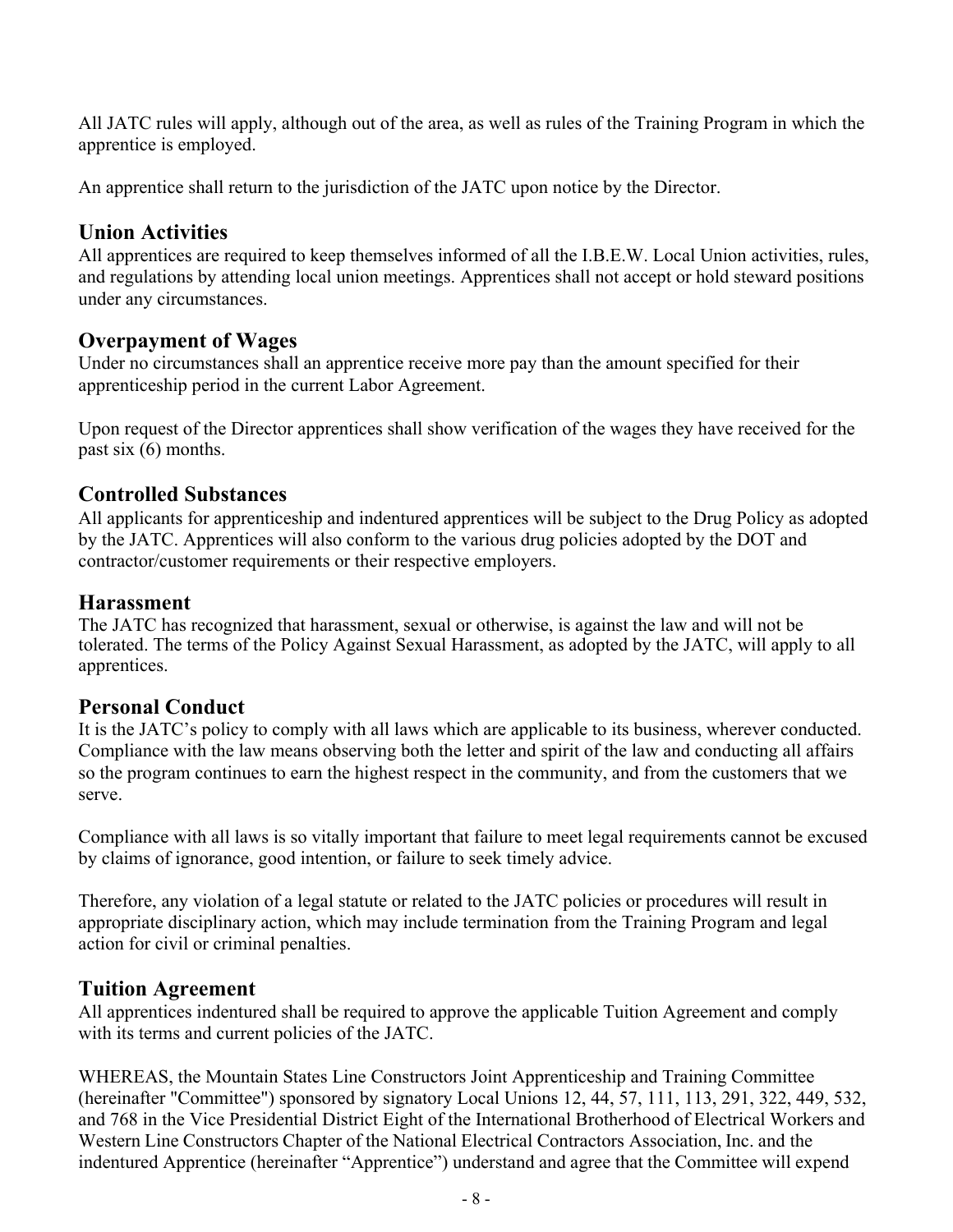significant sums of money and service for the training of the Apprentice in the specialized skills necessary for employment as a journeyman lineman in the Outside Electrical Industry; and

WHEREAS, those sums of money will result in a substantial direct benefit, as well as a substantial indirect and intangible benefit, to the Apprentice from this training, which training cost should be shared, in part, by the Apprentice in the amount set forth in Tuition and Books Paragraph hereto which will constitute the Tuition payable by the Apprentice for the training; and

WHEREAS, the viability of the training program substantially depends upon journeymen linemen providing on the job training to apprentices and the financial contributions that result from their employment; and

WHEREAS, the Tuition amount for the Apprentice's subsequent years of training will be calculated on or before the anniversary date of this Agreement and a new Agreement for that amount will be sent to the Apprentice and the Apprentice agrees to promptly execute such new Agreement in order to continue training; and

WHEREAS, the Apprentice hereby understands and agrees that the Apprentice assumes certain obligations arising out of the training provided by the Committee, including the obligation to pay the Tuition to the Committee for all years of training.

NOW, THEREFORE, the Committee and Apprentice hereby Agree and Covenant, for the good and valuable consideration set forth herein, as follows:

#### **Tuition and Books**

The Committee and the Apprentice hereby agree that: The tuition the Apprentice will pay for the years of training covered by this Agreement is set forth in Tuition Payment by Payroll Deduction Paragraph herein which is the cost to the Apprentice of the training, which includes but is not limited to, necessary equipment, maintenance, and the cost of operating the training facility, instructors' salaries, program administration, textbooks and related materials (except for individual special equipment, tools and clothing, moving and other living expenses due to reassignments to geographic areas to receive training, none of which are a part of the tuition and which is the Apprentice's responsibility). The Apprentice will execute this Agreement prior to the commencement of training and pay all amounts of tuition concurrent with the years of training as provided herein or on a payment schedule acceptable to the Committee.

#### **Tuition Payment by Payroll Deduction**

The tuition the Apprentice will pay for the training covered by this Agreement is a weekly payment of **\$15.00 (Fifteen)** due for each week during the apprenticeship the Apprentice is employed by a Contributing Employer; said amount to be authorized by the Apprentice to be withheld by the Employer for whom the Apprentice started the week from the Apprentice's wages and paid by Employer to the Mountain States Line Constructors Joint Apprenticeship and Training Trust Fund.

#### **Term of Training**

The Committee will provide training in accordance with its program, standards, and policies to the Apprentice throughout the course of the apprenticeship.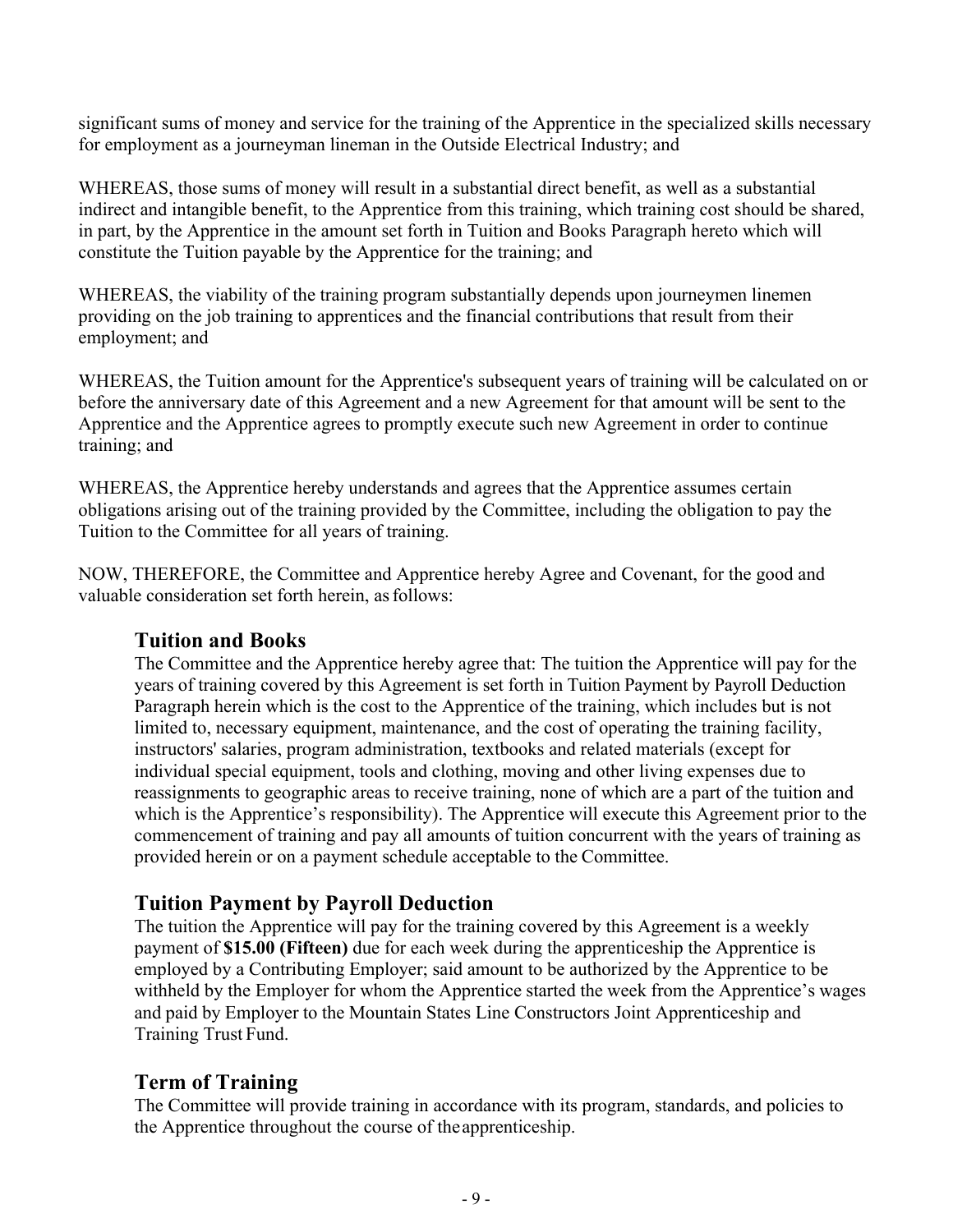## **Subsequent Years of Training**

The Committee shall determine the cost of the training, necessary equipment, maintenance, and cost of operating the training facility, instructors' salaries, program administration and related materials for each period of training on or before the expiration of this Agreement. The tuition assessed by the Committee shall not exceed the Apprentice's representative share of that determination of the costs of the Program. The tuition shall be the amount set forth in a new agreement the Apprentice shall execute for that period of training. Nothing herein will preclude the Committee, in its discretion, from discontinuing or amending the grant, refund or payment provisions herein in future agreements, at its own discretion.

#### **Breach of this Agreement**

It will constitute an immediate breach of this Agreement if during the period of training provided for in this Agreement or after termination or completion of the training provided pursuant to this Agreement and prior to full refund of Tuition, the Apprentice accepts employment, in any capacity for which he was trained by the Committee, in the Electrical Industry from an employer, that is or becomes an employer that is not a Contributing Employer. The Apprentice will provide the Committee with documentation of the Apprentice's employment in the Electrical Industry. It will be presumed that the Apprentice is in breach of the Agreement if the Apprentice fails to provide such documentation or otherwise fails to take affirmative steps or to cooperate with the Committee's requests to demonstrate to the Committee that the Apprentice has not worked for an employer that is not a Contributing Employer in the Electrical Industry. Any other default under the terms of this Agreement by the Apprentice, including the failure to pay tuition, will be an immediate breach of this Agreement.

## **Termination from Training Program**

In the event that the Apprentice's training agreement is terminated by either the Apprentice's voluntary action or by the action of the Committee during the period of training provided for in this Agreement, the Committee is not obligated to refund tuition.

## **Arbitration**

Any controversy or claim arising out of or relating to this Agreement, or in breach thereof, shall be settled by arbitration administered by the American Arbitration Association in accordance with Title 9 of the United States Code (Federal Arbitration Act) and the Commercial Arbitration Rules of the American Arbitration Association, and judgment on the award rendered by the arbitrator may be entered in any court having jurisdiction thereof. The Apprentice and the Committee shall equally share the fees and expenses of the Arbitrator and the facilities.

## **Waiver of Breach**

A minor breach of this Agreement can be waived in writing by the Committee in its sole discretion, and a waiver of such breach of this Agreement will not be unreasonably withheld by the Committee.

## **Electrical Industry**

As used herein the term "Electrical Industry" means any and all types of work covered by collective bargaining agreements to which the International Brotherhood of Electrical Workers, AFL-CIO, and/or any affiliated Local Union are a party, or under the trade jurisdiction of the I.B.E.W. Constitution; or any other work to which an electrical worker has been assigned, referred or can perform by virtue of possessing the skills and training of an electrical worker.